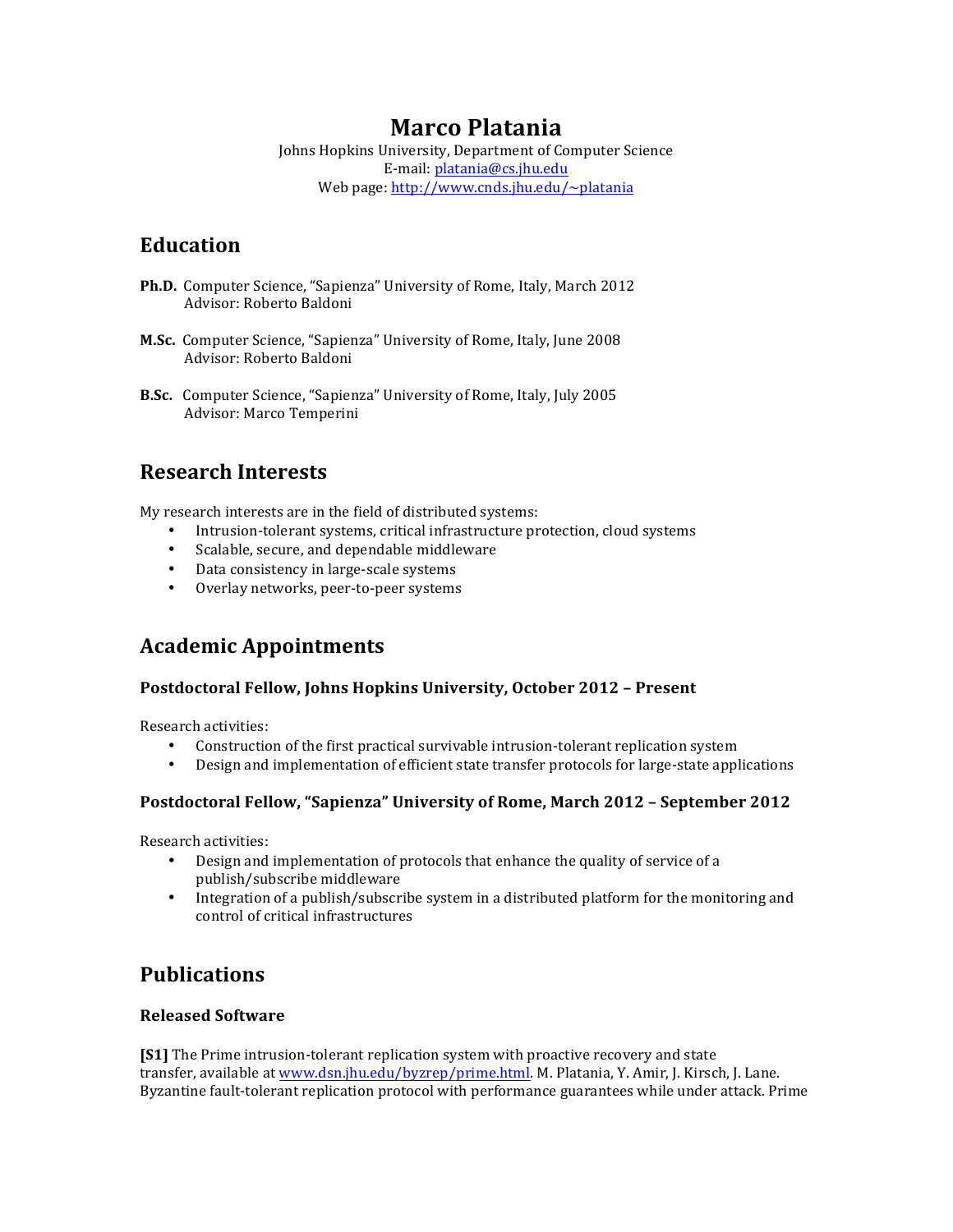supports proactive recovery and state transfer. Prime replicas can be periodically rejuvenated from a clean state. Related publications: [C9]. [TR4].

#### **Journals**

**[J4]** Efficient Notification Ordering for Geo-Distributed Pub/Sub Systems, *R. Baldoni, S. Bonomi, M. Platania, L. Querzoni*, accepted for publication in IEEE Transactions on Computers

**[J3]** Reliable and Timely Event Notification for Publish/Subscribe Services over the Internet, *C. Esposito, M. Platania, R. Beraldi*, IEEE/ACM Transactions on Networking, vol. 22, no. 1, pp. 230-243, IEEE/ACM, 2014

**[J2]** Supporting NGNs Core Software Services: a Hybrid Architecture and its Performance Analysis, *M. Platania, R. Beraldi, G. Lodi, L. Querzoni, R. Baldoni*, Journal on Network and System Management, vol. 20, no. 2, pp. 181-199, Springer, 2012

**[J1]** Data Dissemination Supporting Complex Event Pattern Detection, *R. Baldoni, S. Bonomi, G. Lodi, M. Platania, L. Querzoni*, International Journal of Next Generation Computing, vol. 2, no. 3, 2011

#### **Refereed Conferences and Workshops**

**[C9]** Towards a Practical Survivable Intrusion Tolerant Replication System, *M. Platania, D. Obenshain, T. Tantillo, R. Sharma, Y. Amir*, The 33rd IEEE International Symposium on Reliable Distributed Systems (SRDS), pp. 242-252, IEEE, 2014 Nominated for Best Paper Award

**[C8]** Improving the Efficiency of Gossiping, *C. Esposito, M. Platania, R. Beraldi*, DEPEND 2013, The 6th International Conference on Dependability, pp. 31-36, 2013

**[C7]** Exploiting Interest Clustering for Efficient Event Timestamping in Distributed Publish/Subscribe Systems, *R. Baldoni, S. Bonomi, M. Platania, L. Querzoni*, LADIS 2012

**[C6]** Dynamic Message Ordering for Topic-Based Publish/Subscribe Systems, *R. Baldoni, S. Bonomi, M. Platania, L. Querzoni*, IEEE 26th International Parallel and Distributed Processing Symposium (IPDPS), pp. 909-920, IEEE, 2012

**[C5]** Achieving Reliable and Timely Event Dissemination over WAN, *S. Russo, C. Esposito, R. Beraldi, M. Platania, R. Baldoni*, 13th International Conference on Distributed Computing and Networking (ICDCN), pp. 265-280, Springer, 2012

**[C4]** On the benefit of network coding for timely and reliable event dissemination in WAN, *S. Russo, C. Esposito, R. Beraldi, M. Platania*, 30th IEEE Symposium on Reliable Distributed Systems Workshops (SRDSW), pp. 84-89, IEEE, 2011

**[C3]** Moving Core Services to the Edge in NGNs for Reducing Managed Infrastructure Size, *R. Baldoni, R. Beraldi, G. Lodi, M. Platania, L. Querzoni*, International Conference on Network and Service Management (CNSM), pp. 410-413, IEEE, 2010

**[C2]** Practical Uniform Peer Sampling under Churn, *R. Baldoni, M. Platania, L. Querzoni, S. Scipioni*, 9th International Symposium on Parallel and Distributed Computing (ISPDC), pp. 93-100, IEEE, 2010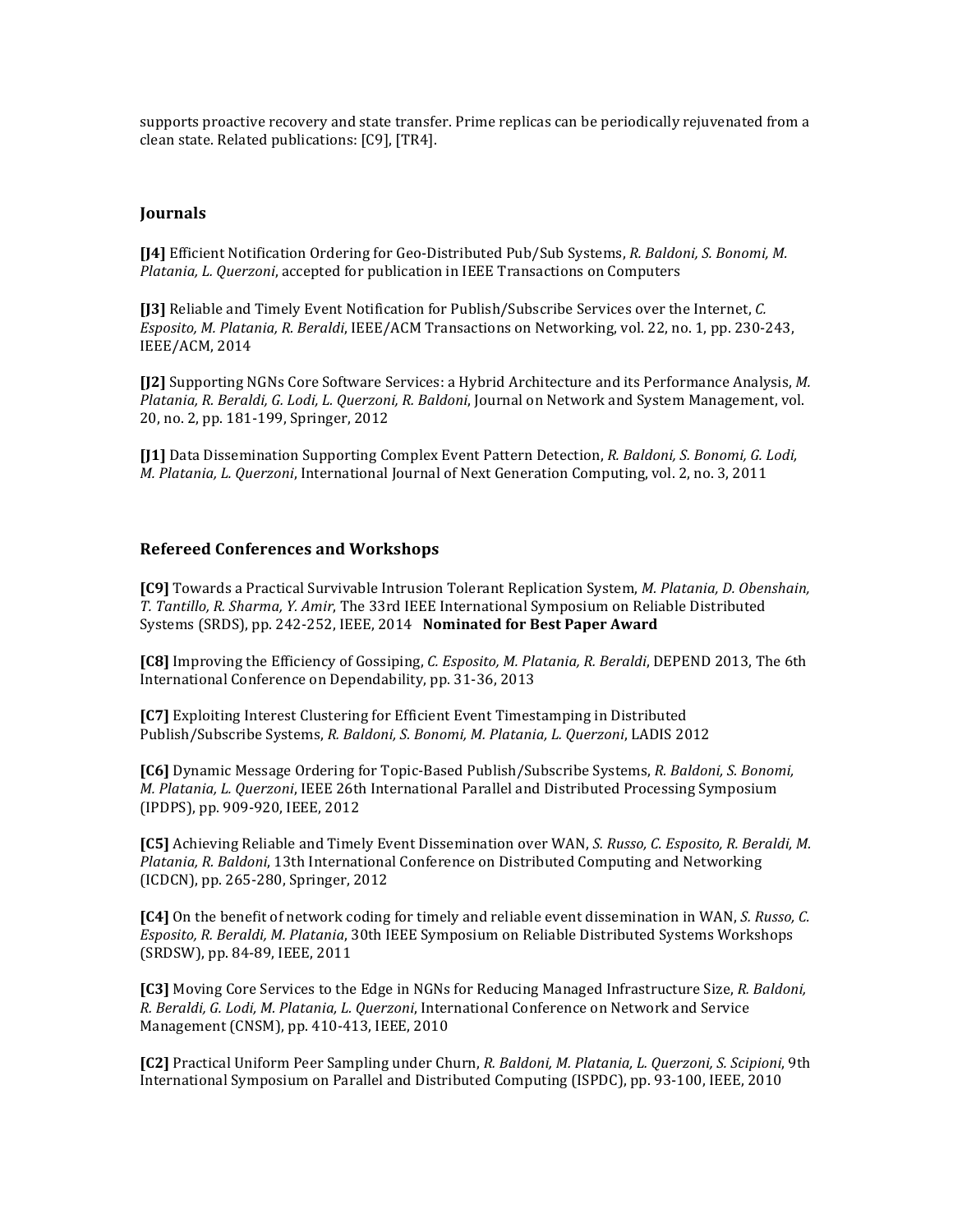**[C1]** A Peer to Peer Filter-Based Algorithm for Internal Clock Synchronization in Presence of Corrupted Processes, *R. Baldoni, M. Platania, L. Querzoni, S. Scipioni*, 14th IEEE Pacific Rim International Symposium on Dependable Computing (PRDC), pp. 64-72, IEEE, 2008

### **Technical Reports**

**[TR6]** Constructing a Practical Intrusion Tolerant Replication System, *M. Platania, D. Obenshain, T. Tantillo, R. Sharma, Y. Amir,* CNDS-2015-1. Johns Hopkins University

**[TR5]** Towards a Practical Survivable Intrusion Tolerant Replication System, *M. Platania, D. Obenshain, T. Tantillo, R. Sharma, Y. Amir,* CNDS-2014-1. Johns Hopkins University

**[TR4]** Dynamic Message Ordering for Publish/Subscribe Systems, *R. Baldoni, S. Bonomi, M. Platania, L. Querzoni,* Technical Report 9/2011. "Sapienza" University of Rome

**[TR3]** Moving Core Services to the Edge in NGNs for Reducing Managed Infrastructure Size, *R. Baldoni, R. Beraldi, G. Lodi, M. Platania, L. Querzoni,* Midlab Technical Report 8/2010. "Sapienza" University of Rome

**[TR2]** Practical Uniform Peer Sampling under Churn, *R. Baldoni, M. Platania, L. Querzoni, S. Scipioni,* Midlab Technical Report 1/2010. "Sapienza" University of Rome

**[TR1]** Clock Synchronization*, M. Platania,* Technical Report 2009

#### **Thesis**

**[T2]** Ordering, Timeliness and Reliability for Publish/Subscribe Systems in WAN. Ph.D. Thesis, "Sapienza" University of Rome, March 2012

**[T1]** Internal Clock Synchronization in Peer-to-Peer Environment in the Presence of Arbitrary Faults. M.Sc. Thesis, "Sapienza" University of Rome, June 2008

# **Professional Activities**

- Program Committee member of the IEEE 35<sup>th</sup> International Conference on Distributed Computing Systems (ICDCS), 2015
- Co-editor of the special issue "Dependable and Secure Computing for Large-scale Complex Critical Infrastructures" in the *International Journal of Critical Computer-Based Systems* (IJCCBS), Vol. 4, No. 4, 2013
- Co-organizer, PC Chair, and host of DESEC4LCCI, an international workshop on the dependability and security of large-scale complex critical infrastructures, September 2012
- Committee Member, "Sapienza" University of Rome Graduate Board, March 2012
- Regular reviewer for *IEEE Transactions on Dependable and Secure Computing* (TDSC), *IEEE Transactions on Parallel and Distributed Systems* (TPDS), *IEEE Transactions on Computers* (TC) and *IEEE Transactions on Services Computing* (TSC)